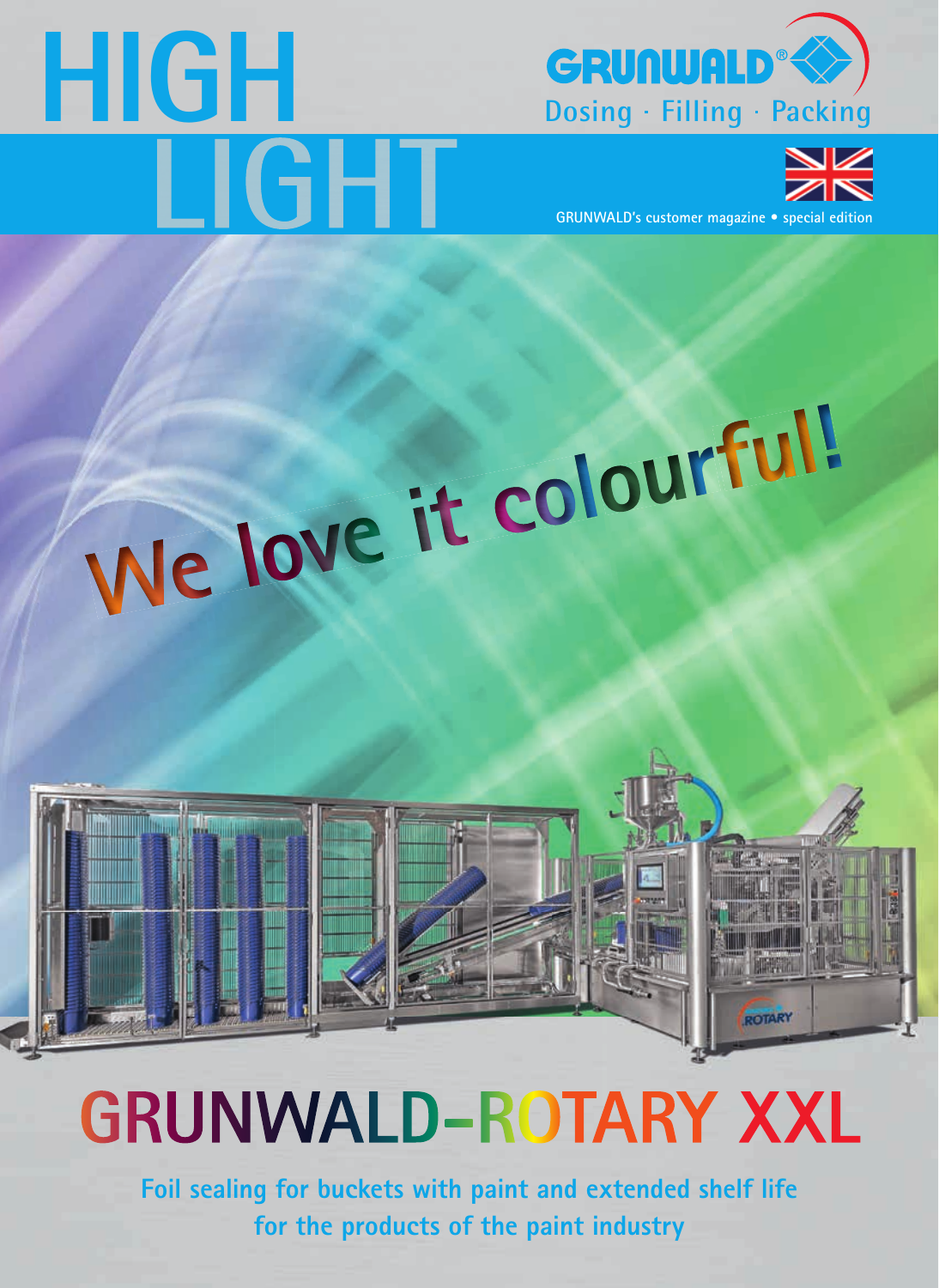#### **DETAILS ON THE MACHINE**

#### **GRUNWALD-ROTARY XXL**

Compact bucket filling and closing machine for the paint industry

#### **Machine performance**

- **• approx. 20 buckets/min. for buckets with a filling volume of 5 litres**  ≈ 1,200 buckets/h resp. ≈ 6,000 litres/h
- **• approx. 15 buckets/min. for buckets with a filling volume of 12.5 litres** ≈ 900 buckets/h resp. ≈ 11,250 litres/h

#### **The most important advantages**

- **•** paint does not stick to the lid of the bucket
- **•** extended shelf life is achieved as the buckets are sealed hermetically
- **•** no preservatives due to filling under highest hygiene standards
- **•** flexible, individual and future-proof machine concept
- **•** maximum format flexibility due to quick format changeover without tools within a few minutes
- **•** automatic format adjustment due to the use of servo motors
- the cycle speed is 30 % higher compared to traditional bucket filling machines used by the paint industry
- **•** fully-automatic bucket storage with a storage time of up to 30 minutes
- **•** process-monitored, fully-automatic cleaning (CIP/SIP) of the filling system
- **•** high-quality sealing with film which can be very easily pulled off or peeled off and resists even heavy strain such as e. g. by paint vibrators
- **•** it is possible to handle and seal buckets made of recycled plastic material with the same high and reliable quality

#### **Dosing accuracy**

- **•** dosing range 2 15 litres
- **•** guaranteed dosing accuracy ≤ 0.1 % standard deviation
- **•** optimised filling due to adaptor nozzles especially developed for paint products

#### **Process reliability and product safety**

- **•** guaranteed high availability of the machine of  $> 98$ %
- **•** fully-automatic monitoring systems with innovative technologies such as e. g
	- bucket breakage control
	- leak test control
	- and other sensor controls
- **•** the patented transport system
	- prevents buckets from overturning - reduces the spilling of paint
- **•** avoids unwanted contamination of the machine and thus time-consuming
- cleaning work **•** High degree of automation due to e. g. - Industry 4.0
- - Production data acquisition system
- monitoring systems etc.

#### **High degree of user-friendliness**

- **•** ergonomic, convenient reloading of packaging materials in connection with long storage times
- **•** safe operation through authorised release levels





**Bucket setter** Sealing of the buckets **Sealing** of the buckets



*Dosing station Snap-on lid station* 

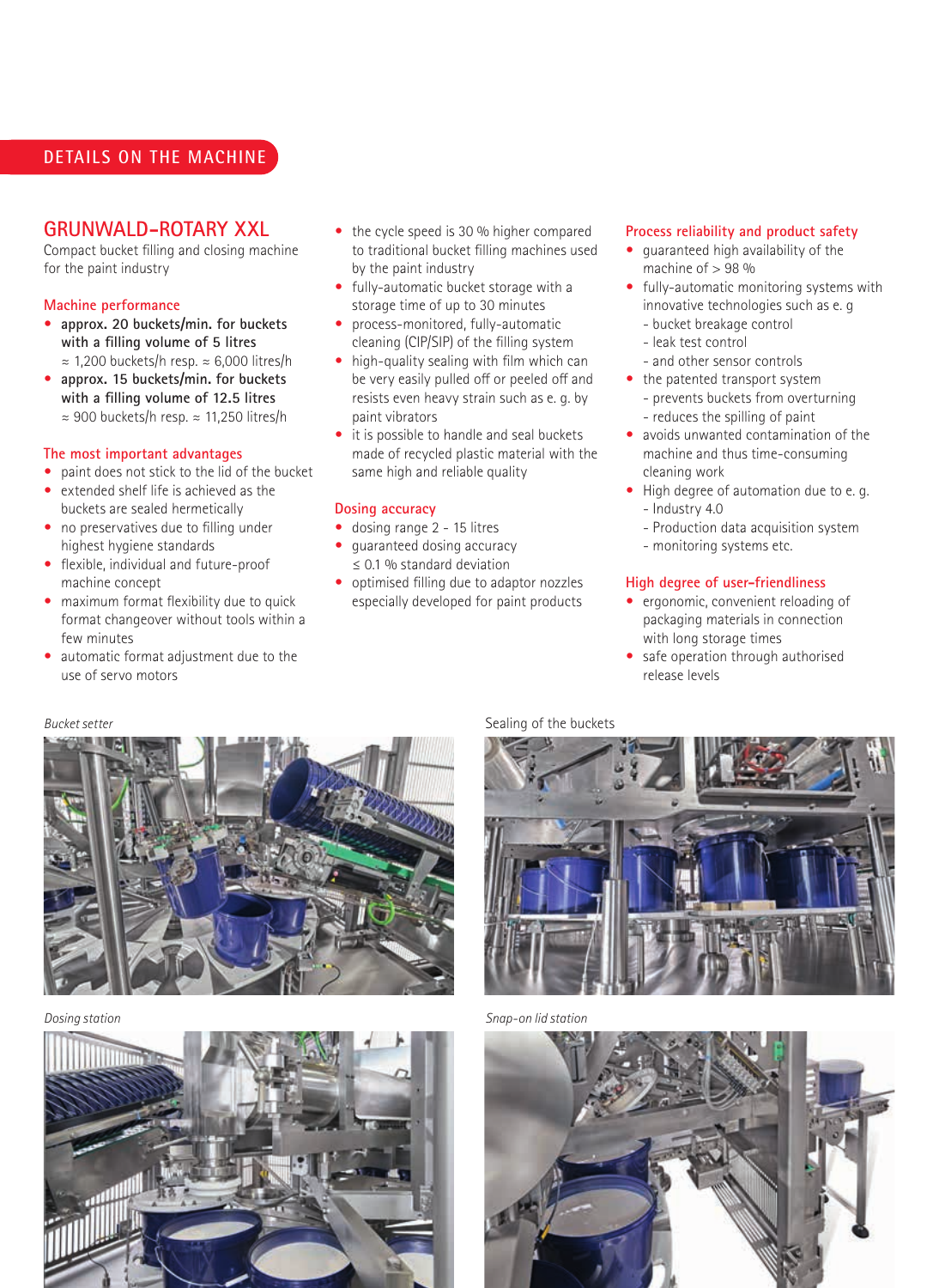Since December of last year Meffert AG has been filling their paints on the **fullyautomatic bucket filling and closing machine GRUNWALD-ROTARY XXL**. This new rotary-type bucket filler is part of an extensive investment project

More efficiency, a higher delivery rate and, above all, a higher quality standard were the main reasons for investing in a state-of-theart filling machine for the department for dispersion paints at their head-office in Bad Kreuznach.

After analysing the different machine concepts thoroughly, an enquiry was made with Grunwald for the development of engineering technology for filling and packaging high-precision paints under perfect hygienic conditions. The reason for contacting Grunwald was our experience gained for decades with filling the most different products and packaging materials in the food, cosmetics and pet food sector as well as the hygienic concepts applied.

Constructive partnerships for development and detailed conversations with our customers are very important for us in order to advance technological issues in a target-oriented way and finally implement them successfully. For this enquiry, our development engineers have – as always - closely cooperated with the responsible people at Meffert AG in order to turn this idea into a suitable machine concept. As a result a filling machine was developed that has it all: the 1-lane bucket filler GRUNWALD-ROTARY XXL.

Numerous common trials made in our facility in Wangen and the knowhow of our development engineers contributed to develop the suitable machine concept.

The paint buckets of Meffert AG are hygienically sealed with film from the reel and subsequently closed with lids. The new tamper-evident film is the perfect solution for the existing problem with dried paint on the lids of the buckets.

Depending on the requirements of the filling process the filling machine can be equipped with additional options according to the customer's specification. Priority is given to the filling of the paints under maximum hygiene conditions.

The technologies which have been used for years in the food industry such as automatic cleaning systems and sterilisation of packaging materials are very well applicable for filling interior paints, too. Thus an extended shelf life can be achieved without using preservatives. This is an important argument with environment and health-conscious consumers when buying interior paints. In addition doing without preservatives is becoming more and more the focal point of legal requirements.

#### **The pioneer for the paint industry**

With the 1-lane rotary-type bucket filler GRUNWALD-ROTARY XXL Grunwald makes a major contribution to an extended shelf life and the sterility of the paints of our customer Meffert AG. The format-flexible machine design allows to handle different packaging materials within a changeover time of less than three minutes. When designing the machine, a user-friendly operation such as the optimum access and ergonomics when loading the packaging materials also played an important role. Costs and expenditure of time are reduced considerably. Compared to the traditional bucket filling machines of the paint industry the **production output can be increased by up to 30 %**.

Seizing the customers' requirements, a cooperative teamwork and a close exchange of experiences with the customers have always been the basis at Grunwald for developing customised and successful machine concepts.



*Filling station guaranteeing maximum dosing accuracy (≤ 0.1 % standard deviation)* 



*Leak test control of buckets sealed with peelable safety film*



*No paint adhesion on the lid. "NO SIFTING – NO DECANTING – JUST PULL OFF THE FILM AND GET STARTED!" This is the slogan of Meffert AG Photos: Meffert AG*